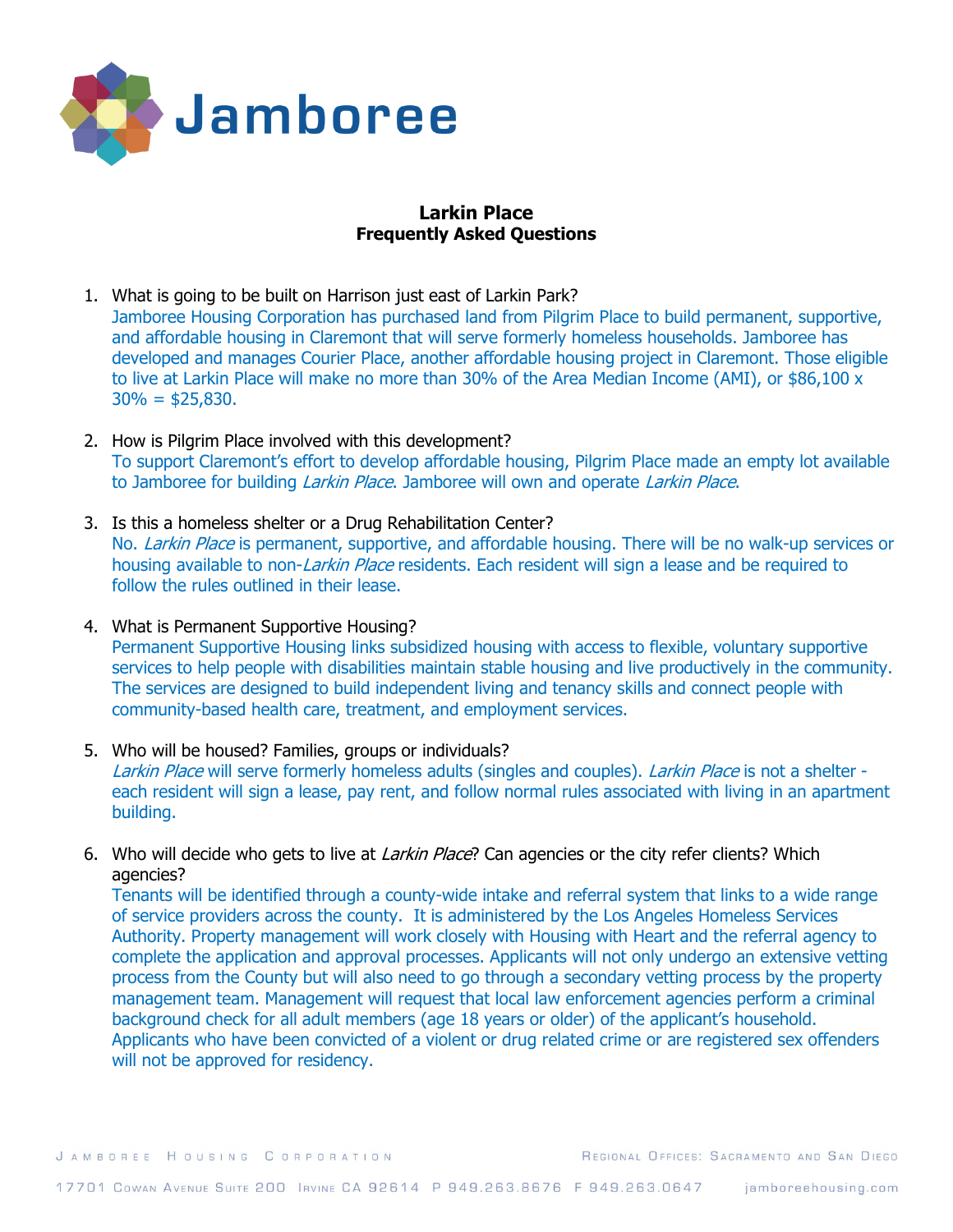7. What are the usual mix of sources of funding to build and maintain this kind of affordable housing? This development will use a combination of federal and state funds, but the majority of Larkin Place will be financed using "tax credits" issued through the federal Low Income Housing Tax Credit program (LIHTC). These tax credits are sold to private investors which then generates funding for the development. The remaining funding will be a mix of state and local housing funding programs, including some regional housing funds allocated by the city of Claremont. Government programs will supplement the rents paid by tenants for low-income residents.

### 8. What experience and reputation does Jamboree have?

Jamboree is an award-winning, mission-driven nonprofit community development organization with properties throughout California. Jamboree has engaged in dozens of successful cross-sector partnerships to develop nearly 10,000 units of affordable housing, including 1,000+ permanent supportive housing units. As one of the top 10 nonprofit affordable housing developers in the nation, Jamboree develops, acquires, renovates, and manages affordable rental housing, and delivers a range of supportive housing options for families, seniors, veterans, and previously homeless. More than 19,000 Californians from San Diego to the Sacramento Area currently call Jamboree home and among them are 2,100 seniors, 700 veterans, and 475 persons with a history of mental health disabilities and experience with homelessness.

Founded in 1990, Jamboree Housing Corporation was created to expand housing opportunities for lowincome families and seniors in Irvine, California. We launched Housing with Heart (HwH) in 2004, an innovative services initiative tailored to residents' needs. In 2010, HOMES, Inc. merged with Jamboree to create a true hybrid of Permanent Supportive Housing (PSH) vitally important to Orange County's Ten-Year Plan to End Homelessness – a bold undertaking to develop permanent housing options linked to a range of supportive services – and an initiative that our staff helped to develop.

The Jamboree/HwH staff team is responsible for direct services to formerly homeless and mental health clients as well as the coordination of interdisciplinary teams of care and service providers. These third-party agencies include behavioral health services staff, physical and mental health licensed practitioners, VA case managers and a wide range of other agency representatives. Care coordination is a core responsibility of the case management team as they are responsible, in many cases to be the lead service provider while in other cases they must manage cases where the lead role is legally held by others. Outcome and performance data measures the team's adherence to evidence-based practices regarding Housing First and Permanent Supportive Housing as well as clinical standards and outcomemonitoring where appropriate.

As the developer and owner of the facilities in operation serving these populations Jamboree/HwH has implemented these case management systems and practices with our experience spanning more than a decade. Jamboree/HwH has adopted the standards of Housing First in Permanent Supportive Housing and believe our expertise will aid in the successful development and operation of *Larkin Place.* 

#### 9. What does it mean that the housing is "permanent"?

Permanent refers to the type of housing that is being built. Larkin Place is not a homeless shelter, group/congregate housing, or transitional housing—rather a permanent apartment building that will provide ongoing housing opportunities and supportive services to residents.

#### 10. Will the tenants be good neighbors?

Yes. Jamboree has a strong "Good Neighbor" Policy for all of our communities and residents. That includes specific rules that residents must follow as a part of their lease. As with any community,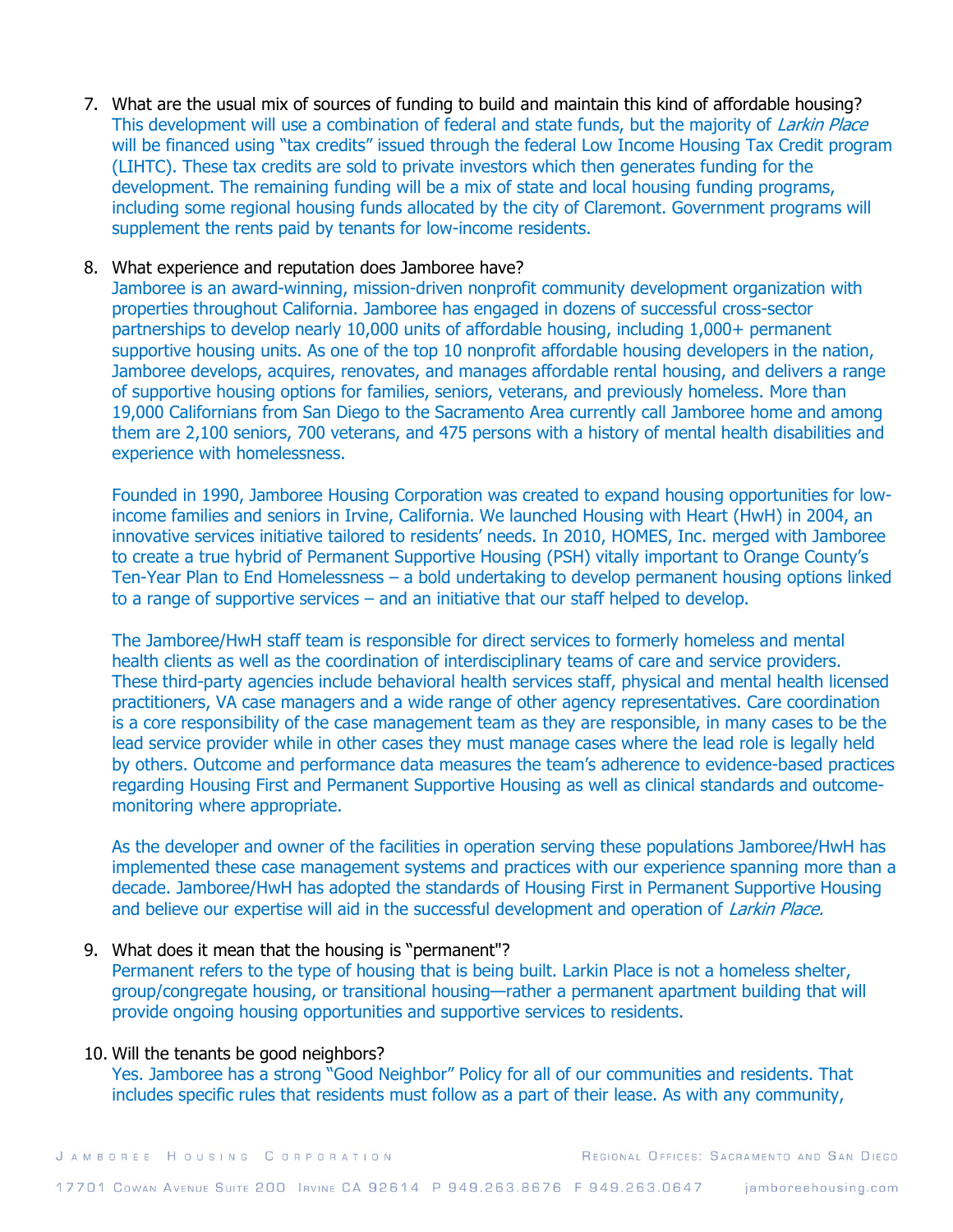neighborhood issues can occur and can be quickly addressed by bringing them to the attention of the onsite staff, which every Jamboree project requires. Unlike many other rental communities, onsite staff has specific expertise with permanent supportive housing and are committed to being good neighbors. Jamboree, as a community developer, takes a long-term interest in the neighborhoods where our communities are located and will own the property for at least 55 years. It is in Jamboree's own best interest to keep the property properly maintained and operated.

11. Why should our community offer access to decent, safe, and affordable mainstream housing for individuals who have been homeless or with disabilities? Why help such individuals maintain long-term, stable, and successful tenancies?

Permanent Supportive Housing is a national best practice because it is proven to be [extremely](https://www.jamboreehousing.com/what-we-do/resident-services/permanent-supportive-housing/stats-studies)  [successful](https://www.jamboreehousing.com/what-we-do/resident-services/permanent-supportive-housing/stats-studies) in keeping formerly homeless disabled residents housed. National sources describe various retention rates, with some reporting that 85% of residents remain stably housed. In Jamboree's collective of housing options, we have seen that more than 90% of our [residents remain stably](https://www.jamboreehousing.com/what-we-do/resident-services/permanent-supportive-housing/solutions#look-of-psh)  [housed](https://www.jamboreehousing.com/what-we-do/resident-services/permanent-supportive-housing/solutions#look-of-psh) and most live in our apartment communities for an average of at least five years.

Permanent Supportive Housing ends homelessness, while also leading to a reduction in chronic hospital visits, police calls for service, and reliance on state welfare programs.

# 12. Will there be on-site staff?

Yes. There will be a 24/7 onsite property manager. Jamboree's Community Impact team will also provide onsite support coordinators to help connect residents to resources.

### 13. What security measures will the property have?

Site security is incorporated into the design through measures that contemplate the needs of the residents, staff, visitors, and general public. These considerations include a secured building entrance and vehicular access along with technological infrastructure that allows for video surveillance, controlled fob access, and voice down abilities. The project will have a voice down system that monitors the property in real time. The building's layout was designed to allow for visual access to the public area from the management and services offices. Cameras will be installed in various locations throughout the property to deter any type of delinquent behavior and ensure that residents and the neighborhood alike are kept safe. Additionally, there will be an onsite manager living at the property to address any safety concerns and a 24-hr emergency response team is available to residents and management alike. Property Management will also implement and enforce a strict overnight visitor policy that will limit the number of guests allowed to stay each night and prevent non-approved individuals from moving in.

# 14. What does it mean that there will be "supportive services" and "case management"?

Jamboree will connect residents with needed resources such as arranging access to counseling and health services, nutrition programs, adult enrichment and education classes, civic engagement, career counseling, assistance in obtaining necessary benefits, etc.

Each resident will have access to case management services onsite. A comprehensive assessment conducted upon move-in and a written treatment plan will be developed based on the information generated during the assessment. The treatment plan will be modified periodically as the needs and conditions of the person changes. The treatment plan focuses on the participant's strengths and identified areas of need. While all services are voluntary, all participants will be encouraged, supported and engaged so that their personal goals are in focus as well as the primary goal of maintaining their housing and successfully remaining in community. There is a 1:20 staff to resident ratio to provide